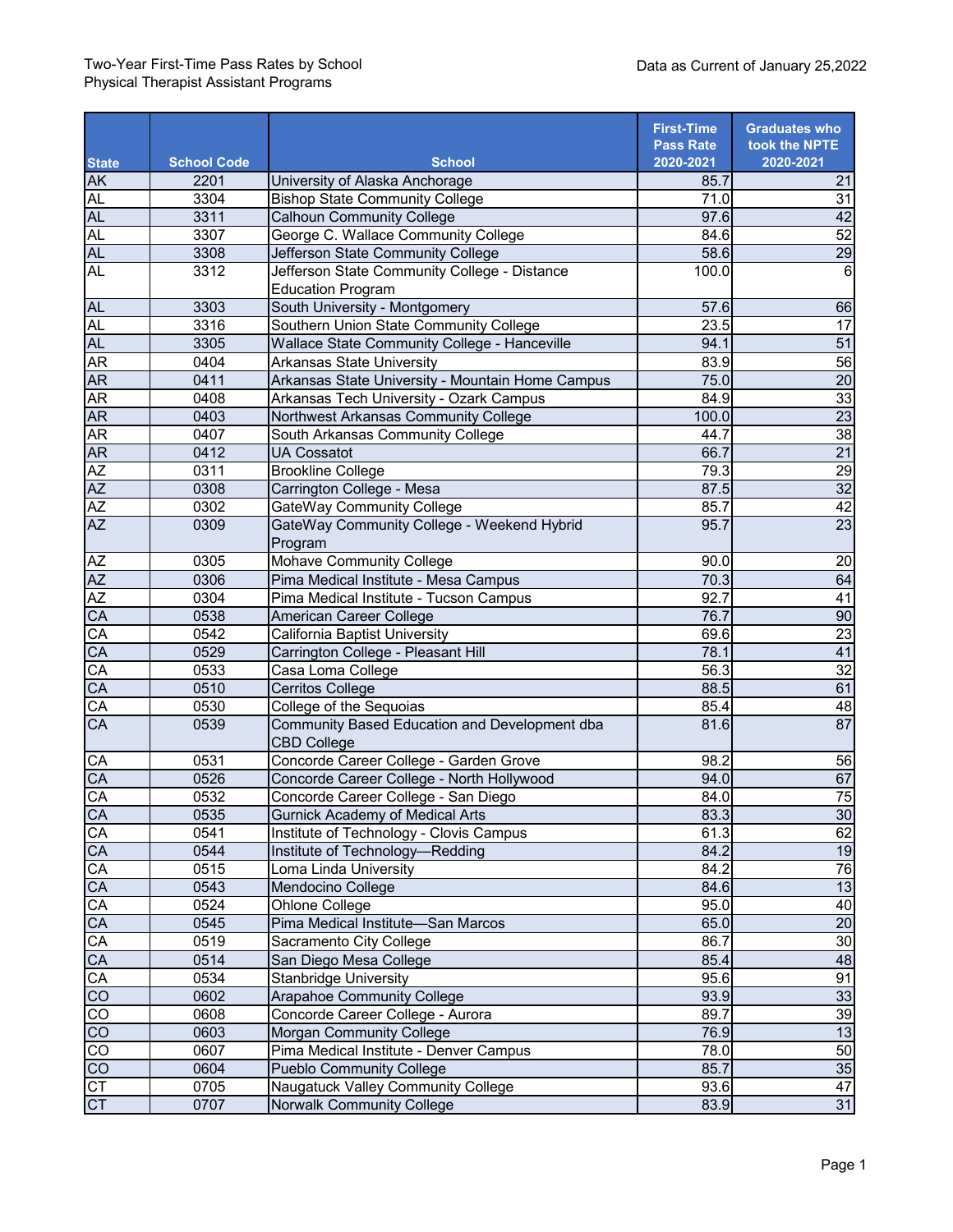| <b>State</b>    | <b>School Code</b> | <b>School</b>                                                | <b>First-Time</b><br><b>Pass Rate</b><br>2020-2021 | <b>Graduates who</b><br>took the NPTE<br>2020-2021 |
|-----------------|--------------------|--------------------------------------------------------------|----------------------------------------------------|----------------------------------------------------|
| DE              | 0802               | Delaware Tech and Community College - George                 | 67.9                                               | 28                                                 |
|                 |                    | Campus                                                       |                                                    |                                                    |
| <b>DE</b>       | 0803               | Delaware Tech and Community College - Jack F.                | 100.0                                              | $\overline{17}$                                    |
|                 |                    | <b>Owens Campus</b>                                          |                                                    |                                                    |
| FL              | 1005               | <b>Broward College</b>                                       | 83.8                                               | 68                                                 |
| <b>FL</b>       | 1012               | College of Central Florida                                   | 93.8                                               | 32                                                 |
| FL              | 1046               | Concorde Career Institute - Miramar                          | 76.9                                               | $\overline{26}$                                    |
| 巴巴              | 1042               | Concorde Career Institute- Jacksonville                      | 100.0                                              | 14                                                 |
|                 | 1022               | Daytona State College                                        | 80.0                                               | 40                                                 |
| FL              | 1056               | Eastern Florida State College                                | 96.6                                               | 29                                                 |
| FL              | 1015               | Florida Gateway College                                      | 37.9                                               | 29                                                 |
| EL              | 1047               | <b>Florida National University</b>                           | 69.2                                               | 13                                                 |
| FL              | 1027               | Florida State College at Jacksonville                        | 69.7                                               | 66                                                 |
| <b>FL</b>       | 1023               | <b>Gulf Coast State College</b>                              | 93.8                                               | 32                                                 |
| FL              | 1031               | Herzing University - Orlando                                 | 86.4                                               | 66                                                 |
| FL              | 1043               | <b>Hodges University</b>                                     | 87.5                                               | 24                                                 |
| FL              | 1024               | Indian River State College                                   | 81.3                                               | $\overline{32}$                                    |
| <b>FL</b>       | 1062               | Keiser University - Fort Meyers                              | 66.7                                               | $\overline{9}$                                     |
| FL              | 1028               | Keiser University - Ft. Lauderdale                           | 72.2                                               | $\overline{54}$                                    |
| <b>FL</b>       | 1038               | Keiser University - Jacksonville                             | 89.6                                               | 48                                                 |
| FL              | 1039               | Keiser University - Lakeland                                 | 68.8                                               | 32                                                 |
| FL              | 1054               | Keiser University - Melbourne                                | 47.4                                               | 19                                                 |
| 三四四四            | 1050               | Keiser University - Miami                                    | 75.0                                               | 48                                                 |
|                 | 1033               | Keiser University - Sarasota                                 | 55.4                                               | 65                                                 |
|                 | 1048               | Keiser University - West Palm Beach                          | 55.6                                               | 18                                                 |
| <b>FL</b>       | 1006               | Miami Dade College                                           | 78.8                                               | 85                                                 |
| FL              | 1008               | Pensacola State College                                      | 88.0                                               | 25                                                 |
| FL              | 1010               | Polk State College                                           | 59.5                                               | 37                                                 |
| FL              | 1058               | Rasmussen University - Central Pasco                         | 56.3                                               | $\overline{32}$                                    |
| FL              | 1061               | Rasmussen University - Ocala                                 | 66.7                                               | $\overline{3}$                                     |
| FL              | 1051               | <b>SABER College</b>                                         | 82.4                                               | 17                                                 |
| FL              | 1055               | Santa Fe College                                             | 92.9                                               | $\overline{28}$<br>47                              |
| FL              | 1009               | Seminole State College of Florida                            | 83.0                                               |                                                    |
| <b>FL</b>       | 1032               | South University - Tampa                                     | 83.8                                               | 68<br>38                                           |
| FL              | 1020               | South University - West Palm Beach                           | 79.0<br>90.6                                       | 53                                                 |
| FL              | 1007               | St Petersburg College                                        |                                                    | 37                                                 |
| FL              | 1026               | State College of Florida                                     | 91.9                                               | 28                                                 |
| <b>FL</b><br>FL | 1044<br>1040       | <b>Taylor College</b><br>The Praxis Institute                | 71.4<br>50.0                                       | 20                                                 |
| <b>GA</b>       | 1108               |                                                              | 78.1                                               | 32                                                 |
| GA              | 1111               | <b>Albany State University</b>                               | 100.0                                              | 29                                                 |
| GA              | 1116               | <b>Athens Technical College</b><br>Atlanta Technical College | 61.5                                               | 26                                                 |
| GA              | 1120               | Central Georgia Technical College                            | 83.3                                               |                                                    |
| <b>GA</b>       | 1114               | Chattahoochee Technical College - North Metro                | 100.0                                              | $\frac{24}{23}$                                    |
|                 |                    | Campus                                                       |                                                    |                                                    |
| GA              | 1117               | <b>Lanier Technical College</b>                              | 93.6                                               | 31                                                 |
| GA              | 1113               | South University - Savannah                                  | 67.5                                               | 40                                                 |
| Ξ               | 1201               | Kapiolani Community College - University of Hawaii           | 74.1                                               | $\overline{27}$                                    |
| $\overline{A}$  | 1610               | Hawkeye Community College                                    | 78.3                                               | 23                                                 |
| $\overline{A}$  | 1603               | <b>Indian Hills Community College</b>                        | 90.0                                               | $\overline{20}$                                    |
| $\overline{A}$  | 1606               | Kirkwood Community College                                   | 80.6                                               | 36                                                 |
| IA              | 1609               | Mercy College of Health Sciences                             | $\overline{1}00.0$                                 | $\overline{11}$                                    |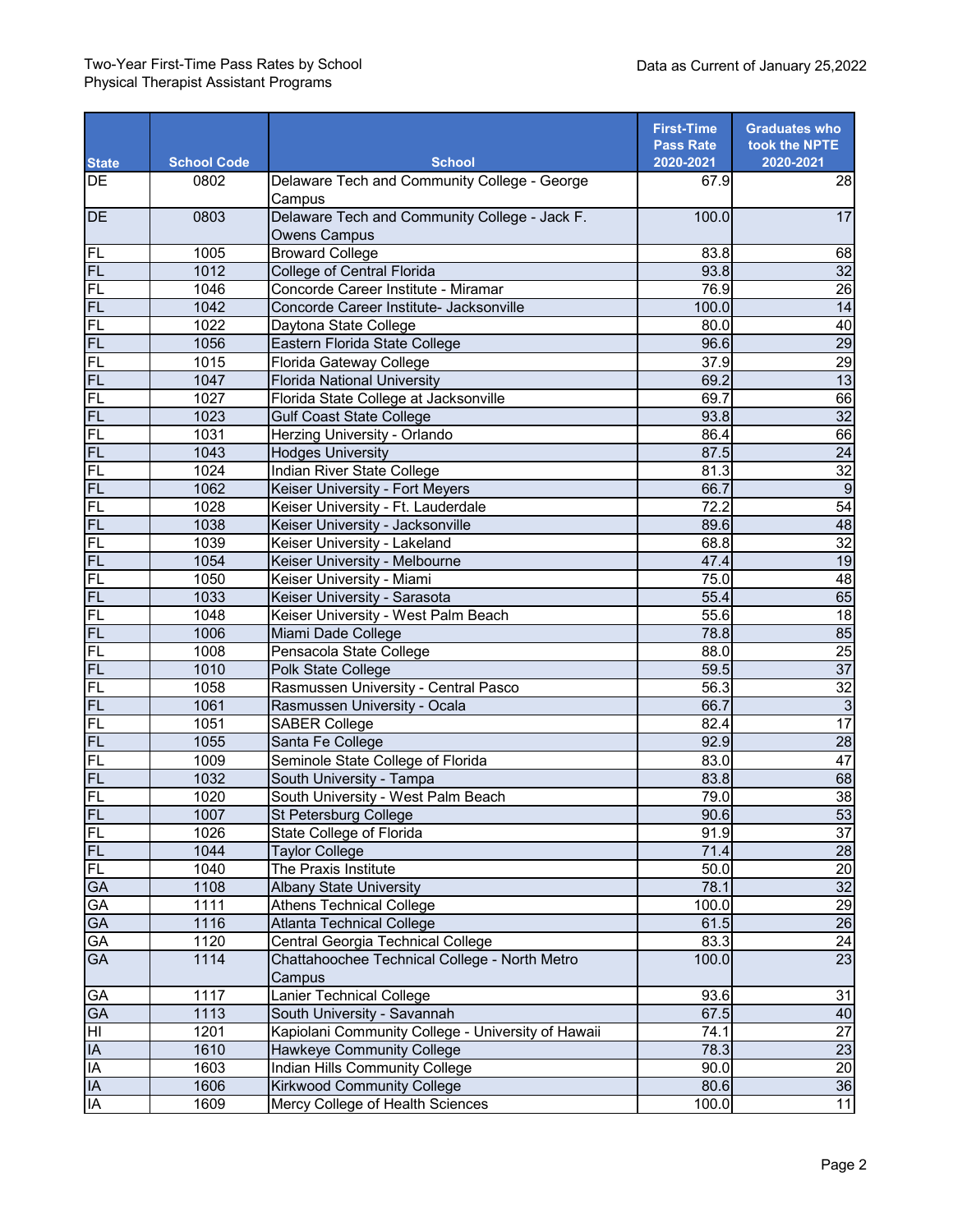|                                                                                                                                                                                                                                                                                                                                                                                                                               |                    |                                                                       | <b>First-Time</b> | <b>Graduates who</b> |
|-------------------------------------------------------------------------------------------------------------------------------------------------------------------------------------------------------------------------------------------------------------------------------------------------------------------------------------------------------------------------------------------------------------------------------|--------------------|-----------------------------------------------------------------------|-------------------|----------------------|
|                                                                                                                                                                                                                                                                                                                                                                                                                               |                    |                                                                       | <b>Pass Rate</b>  | took the NPTE        |
| <b>State</b>                                                                                                                                                                                                                                                                                                                                                                                                                  | <b>School Code</b> | <b>School</b>                                                         | 2020-2021         | 2020-2021            |
|                                                                                                                                                                                                                                                                                                                                                                                                                               | 1607               | North Iowa Area Community College                                     | 75.0              | 24                   |
| <b>A<br/> D<br/> D<br/> D<br/> D<br/> D<br/> D<br/> D<br/> D<br/> D<br/><br/><br/><br/><br/><br/><br/><br/></b>                                                                                                                                                                                                                                                                                                               | 1604               | Western Iowa Tech Community College                                   | 57.7              | 26                   |
|                                                                                                                                                                                                                                                                                                                                                                                                                               | 1305               | Brigham Young University - Idaho                                      | 93.3              | 45                   |
|                                                                                                                                                                                                                                                                                                                                                                                                                               | 1304               | Carrington College - Boise                                            | 92.9              | 14                   |
|                                                                                                                                                                                                                                                                                                                                                                                                                               | 1306               | Idaho Consortium for Physical Therapist Assistant<br>Education        | 78.3              | 60                   |
|                                                                                                                                                                                                                                                                                                                                                                                                                               | 1302               | Idaho State University - College of Technology                        | 83.3              | 42                   |
|                                                                                                                                                                                                                                                                                                                                                                                                                               | 1412               | <b>Black Hawk College</b>                                             | 75.0              | 40                   |
|                                                                                                                                                                                                                                                                                                                                                                                                                               | 1424               | City Colleges of Chicago - Malcolm X College                          | 84.1              | 44                   |
|                                                                                                                                                                                                                                                                                                                                                                                                                               | 1418               | College of Dupage                                                     | 64.4              | 45                   |
|                                                                                                                                                                                                                                                                                                                                                                                                                               | 1419               | <b>Elgin Community College</b>                                        | 90.3              | 31                   |
|                                                                                                                                                                                                                                                                                                                                                                                                                               | 1421               | Fox College                                                           | 82.9              | 117                  |
|                                                                                                                                                                                                                                                                                                                                                                                                                               | 1423               | <b>Heartland Community College</b>                                    | 80.7              | 31                   |
|                                                                                                                                                                                                                                                                                                                                                                                                                               | 1407               | <b>Illinois Central College</b>                                       | 84.9              | $\overline{33}$      |
| $\overline{\mathsf{z}}$   $\overline{\mathsf{z}}$   $\overline{\mathsf{z}}$   $\overline{\mathsf{r}}$   $\overline{\mathsf{r}}$   $\overline{\mathsf{r}}$   $\overline{\mathsf{r}}$   $\overline{\mathsf{r}}$   $\overline{\mathsf{r}}$   $\overline{\mathsf{r}}$   $\overline{\mathsf{r}}$   $\overline{\mathsf{r}}$   $\overline{\mathsf{r}}$   $\overline{\mathsf{r}}$   $\overline{\mathsf{r}}$   $\overline{\mathsf{r}}$ | 1416               | Kankakee Community College                                            | 76.0              | 25                   |
|                                                                                                                                                                                                                                                                                                                                                                                                                               | 1414               | Kaskaskia College                                                     | 94.1              | 17                   |
|                                                                                                                                                                                                                                                                                                                                                                                                                               | 1413               | Lake Land College                                                     | 78.6              | 28                   |
|                                                                                                                                                                                                                                                                                                                                                                                                                               | 1425               | <b>McHenry County College</b>                                         | 84.6              | 26                   |
|                                                                                                                                                                                                                                                                                                                                                                                                                               | 1408               | Morton College                                                        | 55.3              | $\overline{38}$      |
|                                                                                                                                                                                                                                                                                                                                                                                                                               | 1409               | Oakton Community College                                              | 97.2              | 36                   |
|                                                                                                                                                                                                                                                                                                                                                                                                                               | 1410               | Southern Illinois University                                          | 74.3              | 35                   |
|                                                                                                                                                                                                                                                                                                                                                                                                                               | 1406               | Southwestern Illinois College                                         | 88.6              | 35                   |
|                                                                                                                                                                                                                                                                                                                                                                                                                               | 1426               | William Rainey Harper College                                         | 73.1              | 26                   |
|                                                                                                                                                                                                                                                                                                                                                                                                                               | 1510               | Ivy Tech Community College Northwest                                  | 82.4              | $\overline{34}$      |
|                                                                                                                                                                                                                                                                                                                                                                                                                               | 1508               | Ivy Tech Community College of Indiana - East Central                  | 97.6              | 42                   |
|                                                                                                                                                                                                                                                                                                                                                                                                                               | 1512               | Ivy Tech Community College- Sellersburg                               | 84.6              | $\overline{26}$      |
| $\overline{\mathsf{IN}}$                                                                                                                                                                                                                                                                                                                                                                                                      | 1503               | University of Indianapolis                                            | 76.5              | 51                   |
| $\overline{I}$                                                                                                                                                                                                                                                                                                                                                                                                                | 1509               | University of Saint Francis                                           | 73.0              | $\overline{37}$      |
| $\overline{I}$                                                                                                                                                                                                                                                                                                                                                                                                                | 1505               | <b>Vincennes University</b>                                           | 78.1              | $\overline{32}$      |
| $rac{\overline{KS}}{\overline{KS}}$                                                                                                                                                                                                                                                                                                                                                                                           | 1703               | <b>Colby Community College</b>                                        | 46.9              | $\overline{32}$      |
|                                                                                                                                                                                                                                                                                                                                                                                                                               | 1707               | <b>Hutchinson Community College</b>                                   | 61.5              | 52                   |
|                                                                                                                                                                                                                                                                                                                                                                                                                               | 1706               | Kansas City Kansas Community College                                  | 92.5              | 53                   |
|                                                                                                                                                                                                                                                                                                                                                                                                                               | 1708               | Labette Community College                                             | 60.9              | 23                   |
| KS                                                                                                                                                                                                                                                                                                                                                                                                                            | 1704               | Washburn University of Topeka                                         | 82.9              | 41                   |
| KY                                                                                                                                                                                                                                                                                                                                                                                                                            | 1809               | Hazard Comm and Tech and Southeast KY Comm and<br><b>Tech College</b> | 73.9              | $\overline{23}$      |
| KY                                                                                                                                                                                                                                                                                                                                                                                                                            | 1803               | Jefferson Community and Technical College                             | 69.2              | 39                   |
|                                                                                                                                                                                                                                                                                                                                                                                                                               | 1804               | Madisonville Community College                                        | 71.4              |                      |
| $\frac{KY}{KY}$                                                                                                                                                                                                                                                                                                                                                                                                               | 1807               | <b>Somerset Community College</b>                                     | 96.8              | $\frac{28}{31}$      |
|                                                                                                                                                                                                                                                                                                                                                                                                                               | 1805               | West Kentucky Community and Technical College                         | 85.7              | $\overline{21}$      |
| LA LA LA                                                                                                                                                                                                                                                                                                                                                                                                                      | 1903               | <b>Bossier Parish Community College</b>                               | 92.1              | 38                   |
|                                                                                                                                                                                                                                                                                                                                                                                                                               | 1902               | <b>Delgado Community College</b>                                      | 95.7              | 46                   |
|                                                                                                                                                                                                                                                                                                                                                                                                                               | 1904               | Franciscan Missionaries of Our Lady University                        | 93.8              | 48                   |
|                                                                                                                                                                                                                                                                                                                                                                                                                               | 1906               | Louisiana College                                                     | 87.5              | $\overline{24}$      |
| <b>MA</b>                                                                                                                                                                                                                                                                                                                                                                                                                     | 0217               | <b>Bay State College</b>                                              | 82.9              | 35                   |
| MA                                                                                                                                                                                                                                                                                                                                                                                                                            | 0224               | Bay State College - Taunton Campus                                    | 79.0              | 19                   |
|                                                                                                                                                                                                                                                                                                                                                                                                                               | 0211               | <b>Berkshire Community College</b>                                    | 100.0             | 9                    |
|                                                                                                                                                                                                                                                                                                                                                                                                                               | 0216               | Mount Wachusett Community College                                     | 82.8              | 29                   |
| $\frac{\overline{\mathsf{MA}}}{\mathsf{MA}}$ $\frac{\mathsf{MA}}{\mathsf{MA}}$                                                                                                                                                                                                                                                                                                                                                | 0209               | North Shore Community College                                         | 92.1              | 38                   |
| MA                                                                                                                                                                                                                                                                                                                                                                                                                            | 0223               | Quincy College                                                        | 75.0              | $\overline{12}$      |
| MA                                                                                                                                                                                                                                                                                                                                                                                                                            | 0210               | Springfield Technical Community College                               | 75.0              | <b>28</b>            |
| <b>MD</b>                                                                                                                                                                                                                                                                                                                                                                                                                     | 2106               | Allegany College of Maryland                                          | 92.9              | $\overline{28}$      |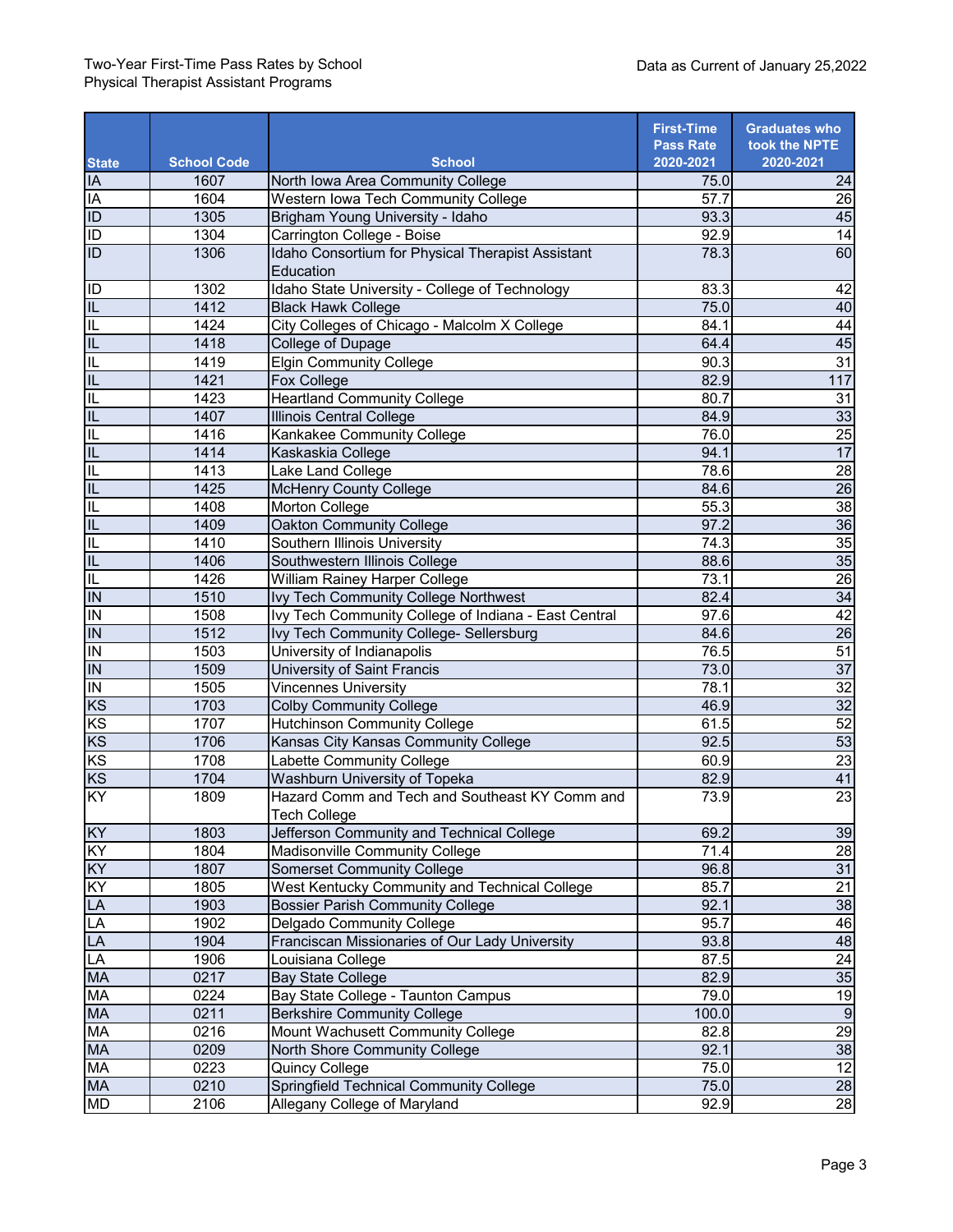## Two-Year First-Time Pass Rates by School Physical Therapist Assistant Programs

|                |                    |                                                                              | <b>First-Time</b><br><b>Pass Rate</b> | <b>Graduates who</b><br>took the NPTE |
|----------------|--------------------|------------------------------------------------------------------------------|---------------------------------------|---------------------------------------|
| <b>State</b>   | <b>School Code</b> | <b>School</b>                                                                | 2020-2021                             | 2020-2021                             |
| <b>MD</b>      | 2103               | <b>Baltimore City Community College</b>                                      | 84.2                                  | 19                                    |
| <b>MD</b>      | 2104               | <b>Carroll Community College</b>                                             | 100.0                                 | $\overline{27}$                       |
| <b>MD</b>      | 2109               | Cecil College                                                                | 90.5                                  | $\overline{21}$                       |
| <b>MD</b>      | 2107               | Chesapeake Area Consortium for Higher Education                              | 78.1                                  | 41                                    |
| <b>MD</b>      | 2108               | <b>Howard Community College</b>                                              | 82.6                                  | 23                                    |
| <b>MD</b>      | 2105               | Montgomery College - Takoma Park Campus                                      | 71.4                                  | 35                                    |
| <b>MD</b>      | 2110               | <b>Wor-Wic Community College</b>                                             | 82.8                                  | 29                                    |
| <b>ME</b>      | 2002               | Kennebec Valley Community College                                            | 82.8                                  | $\overline{29}$                       |
| <b>ME</b>      | 2004               | University of Maine at Presque Isle                                          | 84.2                                  | 19                                    |
| M <sub>l</sub> | 2323               | Baker College of Auburn Hills                                                | 73.9                                  | $\overline{23}$                       |
| M <sub>l</sub> | 2310               | <b>Baker College of Muskegon</b>                                             | 73.5                                  | 34                                    |
| MI             | 2311               | <b>Baker College of Owosso</b>                                               | 58.1                                  | 31                                    |
| MI             | 2306               | Delta College                                                                | 93.3                                  | $\overline{30}$                       |
| MI             | 2316               | <b>Finlandia University</b>                                                  | 62.5                                  | 24                                    |
| M <sub>l</sub> | 2309               | <b>Henry Ford College</b>                                                    | 68.4                                  | $\overline{38}$                       |
| M <sub>l</sub> | 2307               | <b>Kellogg Community College</b>                                             | 80.0                                  | 45                                    |
| M <sub>l</sub> | 2308               | <b>Macomb Community College</b>                                              | 75.0                                  | 68                                    |
| M <sub>l</sub> | 2319               | Mid Michigan College                                                         | 77.3                                  | $\overline{22}$                       |
| M <sub>l</sub> | 2314               | <b>Mott Community College</b>                                                | 97.4                                  | 39                                    |
| M <sub>l</sub> | 2318               | <b>Washtenaw Community College</b>                                           | 87.5                                  | 32                                    |
| <b>MN</b>      | 2405               | Anoka Ramsey Community College                                               | 95.7                                  | 47                                    |
| <b>NN</b>      | 2414               | Herzing University - Minneapolis                                             | 87.5                                  | $\, 8$                                |
| <b>MN</b>      | 2406               | Lake Superior College                                                        | 82.1                                  | 28                                    |
| <b>MN</b>      | 2321               | Lake Superior College - ONLINE MILITARY BRIDGE<br><b>PROGRAM</b>             | 47.6                                  | $\overline{21}$                       |
| <b>MN</b>      | 2411               | Northland Community and Technical College                                    | 95.2                                  | 21                                    |
| <b>MN</b>      | 2413               | Rasmussen University - Brooklyn Park-Maple Grove                             | 84.0                                  | 25                                    |
| <b>MN</b>      | 2410               | St. Catherine University                                                     | 89.8                                  | 49                                    |
| <b>MO</b>      | 2624               | <b>Central Methodist University</b>                                          | 70.0                                  | 10                                    |
| <b>MO</b>      | 2620               | Concorde Career College - Kansas City                                        | 80.0                                  | 15                                    |
| <b>MO</b>      | 2623               | Jefferson College                                                            | 94.4                                  | $\overline{18}$                       |
| <b>MO</b>      | 2606               | Metropolitan Community College - Penn Valley                                 | 100.0                                 | 30                                    |
| <b>MO</b>      | 2619               | Metropolitan Community College - Penn Valley -<br>DISTANCE EDUCATION PROGRAM | 83.3                                  | 12                                    |
| <b>MO</b>      | 2621               | Mineral Area College/Cape Girardeau Career<br>andTechnology Center           | 60.0                                  | 20                                    |
| <b>MO</b>      | 2613               | Missouri Western State University                                            | 84.0                                  | <b>25</b>                             |
| <b>MO</b>      | 2612               | <b>Ozarks Technical Community College</b>                                    | 97.5                                  | 40                                    |
| <b>OM</b>      | 2607               | St Louis Community College at Meramec                                        | 82.5                                  | 40                                    |
| <b>MO</b>      | 2622               | St. Louis College of Health Careers-Fenton                                   | 89.5                                  | 19                                    |
| <b>OM</b>      | 2610               | State Technical College of Missouri                                          | 65.9                                  | 41                                    |
| <b>MS</b>      | 2504               | <b>Hinds Community College</b>                                               | 94.9                                  | $\frac{39}{22}$                       |
| <b>MS</b>      | 2507               | <b>Holmes Community College</b>                                              | 90.9                                  |                                       |
| <b>MS</b>      | 2502               | Itawamba Community College                                                   | 87.0                                  | 23                                    |
| <b>MS</b>      | 2505               | <b>Meridian Community College</b>                                            | 95.7                                  | 23                                    |
| <b>MS</b>      | 2508               | Mississippi Gulf Coast Community College                                     | 38.5                                  | 13                                    |
| <b>MS</b>      | 2503               | Pearl River Community College - Hattiesburg Branch                           | 86.8                                  | $\overline{38}$                       |
| <b>MT</b>      | 2703               | <b>Flathead Valley Community College</b>                                     | 100.0                                 | $\overline{18}$                       |
| <b>MT</b>      | 2702               | Great Falls College-Montana State University                                 | 83.3                                  | 24                                    |
| NC             | 3409               | Caldwell Community College and Technical Institute                           | 92.5                                  | 40                                    |
| Z              | 3404               | <b>Central Piedmont Community College</b>                                    | 100.0                                 | 36                                    |
| NC             | 3417               | <b>Craven Community College</b>                                              | 83.8                                  | 37                                    |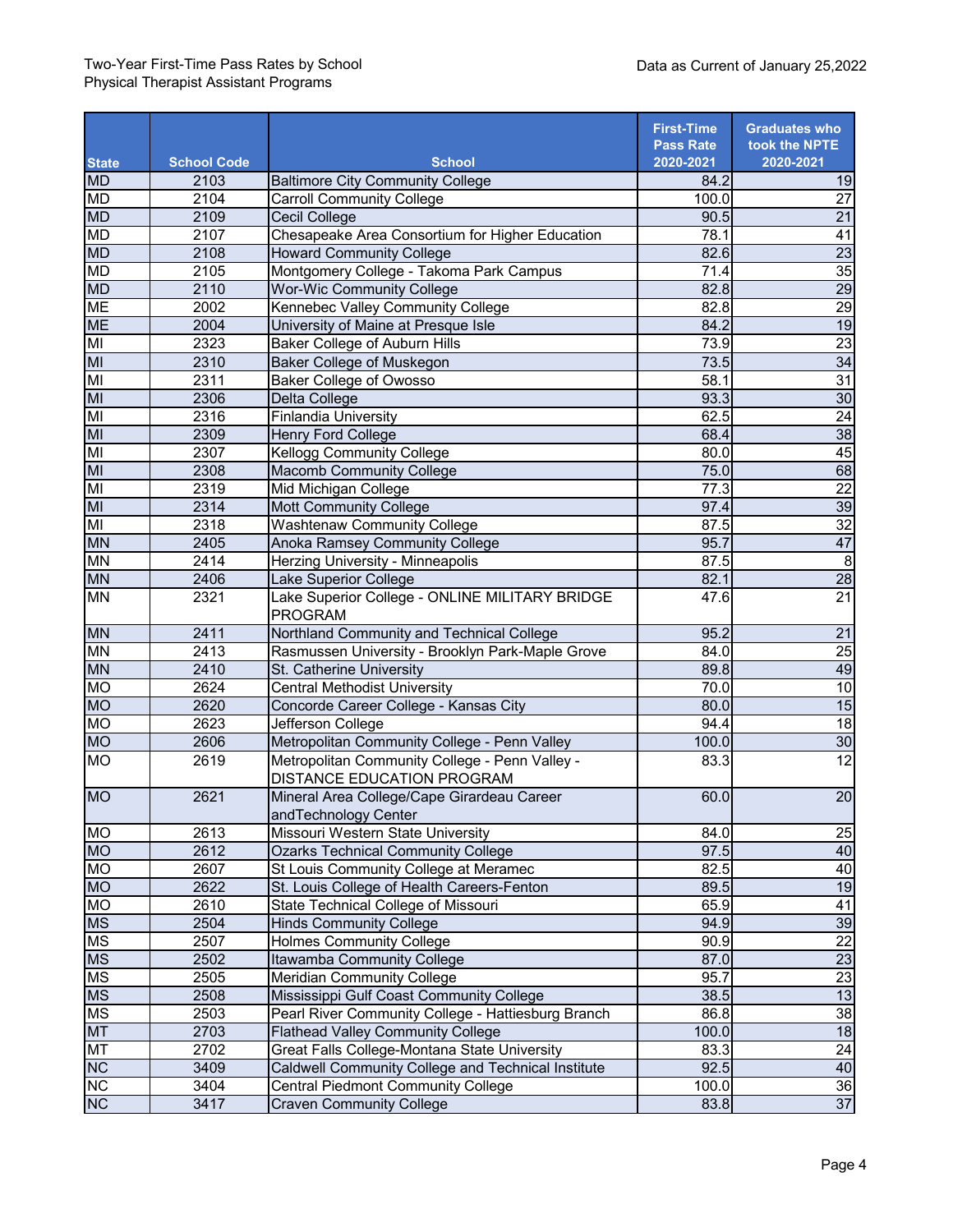|                        |                    |                                                                             | <b>First-Time</b>             | <b>Graduates who</b>       |
|------------------------|--------------------|-----------------------------------------------------------------------------|-------------------------------|----------------------------|
| <b>State</b>           | <b>School Code</b> | <b>School</b>                                                               | <b>Pass Rate</b><br>2020-2021 | took the NPTE<br>2020-2021 |
| $\overline{NC}$        | 3405               | <b>Fayetteville Technical Community College</b>                             | 90.9                          | 33                         |
| $\overline{\text{NC}}$ | 3413               | <b>Guilford Technical Community College</b>                                 | 97.6                          | 41                         |
| NC                     | 3406               | <b>Martin Community College</b>                                             | 83.9                          | $\overline{31}$            |
| NC                     | 3407               | <b>Nash Community College</b>                                               | 83.3                          | 36                         |
| $\overline{NC}$        | 3423               | Rowan-Carrabus Community College                                            | 100.0                         | 15                         |
| $\overline{\text{NC}}$ | 3415               | South College - Asheville                                                   | 77.8                          | $\overline{27}$            |
| $\overline{NC}$        | 3410               | Southwestern Community College                                              | 100.0                         | $\overline{22}$            |
| NC                     | 3416               | <b>Surry Community College</b>                                              | 90.3                          | 31                         |
| <b>NE</b>              | 2803               | <b>Clarkson College</b>                                                     | 92.3                          | 26                         |
| <b>NE</b>              | 2808               | Clarkson College - 4 SEMESTER TRANSFER OPTION                               | 71.4                          | $\overline{14}$            |
|                        |                    |                                                                             |                               |                            |
| <b>NE</b>              | 2805               | Nebraska Methodist College                                                  | 81.5                          | 27                         |
| <b>NE</b>              | 2802               | Northeast Community College                                                 | 82.6                          | $\overline{23}$            |
| <b>NE</b>              | 2807               | <b>Southeast Community College</b>                                          | 84.2                          | $\overline{57}$            |
| <b>NH</b>              | 3001               | <b>River Valley Community College</b>                                       | 81.8                          | 33                         |
| NJ                     | 3103               | <b>Essex County College</b>                                                 | 88.5                          | 52                         |
| $\overline{NJ}$        | 3109               | <b>Mercer County Community College</b>                                      | 83.8                          | $\overline{37}$            |
| $\overline{NJ}$        | 3112               | Rowan College of South Jersey                                               | 100.0                         | 13                         |
| $\overline{NJ}$        | 3105               | <b>Union County College</b>                                                 | 68.6                          | 51                         |
| <b>NM</b>              | 3208               | <b>Central New Mexico Community College</b>                                 | 92.0                          | 25                         |
| <b>NM</b>              | 3207               | <b>Clovis Community College</b>                                             | 100.0                         | $\overline{5}$             |
| <b>NM</b>              | 3204               | Pima Medical Institute - Albuquerque Campus                                 | 97.1                          | 35                         |
| <b>NM</b>              | 3202               | San Juan College                                                            | 64.7                          | $\frac{34}{26}$            |
| <b>NM</b>              | 3205               | San Juan College - EXPANSION PROGRAM-ONLINE                                 | 96.2                          |                            |
| <b>NV</b>              | 2903               | Carrington College - Las Vegas                                              | 79.1                          | 43                         |
| <b>NV</b>              | 2900               | College of Southern Nevada                                                  | 100.0                         | 17                         |
| <b>NV</b>              | 2904               | Pima Medical Institute - Las Vegas                                          | 51.1                          | 47                         |
| NY                     | 0142               | Bryant and Stratton College - Southtowns                                    | 80.0                          | 10                         |
| <b>NY</b>              | 0143               | <b>Bryant and Stratton College - Syracuse</b>                               | 53.3                          | 15                         |
| NY                     | 0122               | <b>Genesee Community College</b>                                            | 72.7                          | 33                         |
| <b>NY</b>              | 0123               | Herkimer County Community College                                           | 90.9                          | 33                         |
| $\overline{NY}$        | 0133               | Kingsborough Community College - The City Univ of                           | 88.5                          | $\overline{26}$            |
|                        |                    | <b>New York</b>                                                             |                               |                            |
| <b>NY</b>              | 0114               | Laguardia Community College                                                 | 85.1                          | 47                         |
| $\overline{NY}$        | 0116               | Nassau Community College                                                    | 72.3                          | 47                         |
| <b>NY</b>              | 0124               | Niagara County Community College                                            | 83.3                          | 18                         |
| NY                     | 0120               | <b>Onondaga Community College</b>                                           | 76.0                          | $\frac{25}{31}$            |
| <b>NY</b>              | 0117               | <b>Orange County Community College</b>                                      | 87.1                          |                            |
| $\overline{NY}$        | 0129               | State University of NY - College of Technology at                           | 91.7                          | $\overline{24}$            |
|                        |                    | Canton                                                                      |                               |                            |
| <b>NY</b>              | 0118               | <b>Suffolk County Community College</b>                                     | 66.1                          | 59                         |
| <b>NY</b>              | 0119               | <b>SUNY Broome Community College</b>                                        | 50.0                          | 30                         |
| <b>NY</b>              | 0134               | Villa Maria College of Buffalo                                              | 74.1                          | $\overline{27}$            |
| $\overline{C}$         | 3642               | Bryant and Stratton College - Parma                                         | 83.3                          | 6                          |
| OH                     | 3620               | <b>Clark State College</b>                                                  | 70.3                          | 37                         |
| $\frac{1}{10}$         | 3606               | <b>Cuyahoga Community College</b>                                           | 88.5                          | $\frac{26}{27}$            |
|                        | 3631               | <b>Edison Community College</b>                                             | 88.9                          |                            |
| OH                     | 3621               | <b>Hocking College</b>                                                      | 72.7                          | $\overline{22}$            |
| $\overline{CH}$        | 3614               | James A Rhodes State College                                                | 93.6                          | 31                         |
| OH                     | 3629               | Kent State University - Ashtabula                                           | 72.4                          | $\frac{29}{39}$            |
| $\overline{OH}$        | 3635               | Kent State University - Ashtabula - ATHLETIC<br>TRAINERS TRANSITION PROGRAM | 84.6                          |                            |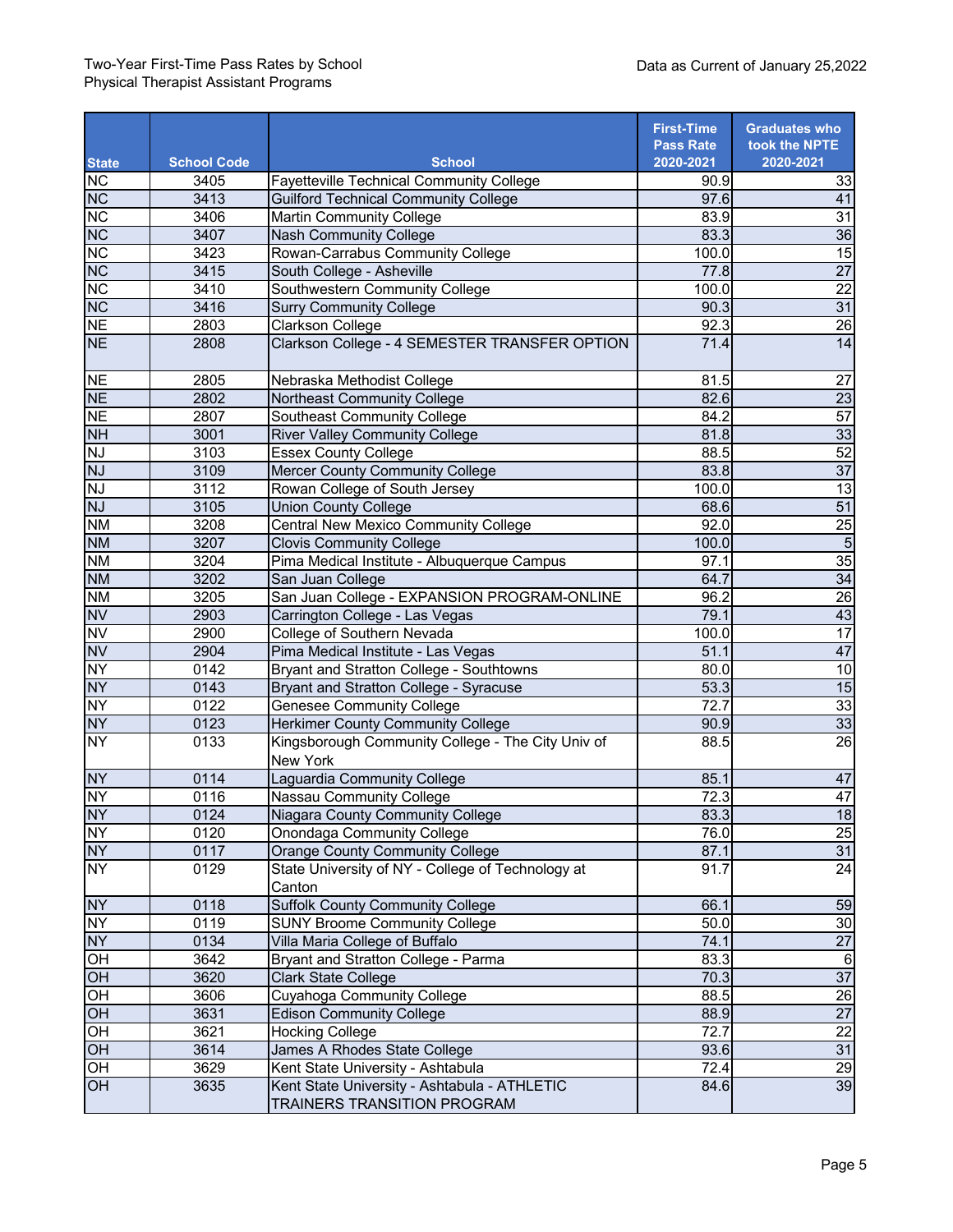## Two-Year First-Time Pass Rates by School Physical Therapist Assistant Programs

|                        |                    |                                                             | <b>First-Time</b> | <b>Graduates who</b>               |
|------------------------|--------------------|-------------------------------------------------------------|-------------------|------------------------------------|
|                        |                    |                                                             | <b>Pass Rate</b>  | took the NPTE                      |
| <b>State</b>           | <b>School Code</b> | <b>School</b>                                               | 2020-2021         | 2020-2021                          |
| $\overline{CH}$        | 3611               | Kent State University - East Liverpool Campus               | 87.5              | 24                                 |
| OH                     | 3625               | Lorain County Community College                             | 85.2              | $\overline{27}$                    |
| $\overline{OH}$        | 3626               | <b>Marion Technical College</b>                             | 66.7              | 30                                 |
| O <sub>H</sub>         | 3615               | North Central State College                                 | 61.5              | $\overline{26}$<br>42              |
| O <sub>H</sub>         | 3613               | <b>Owens Community College</b>                              | 54.8              |                                    |
| $\overline{C}$         | 3612               | <b>Professional Skills Institute</b>                        | 66.1              | $\overline{56}$                    |
| $OH$                   | 3607               | <b>Shawnee State University</b>                             | 95.0              | 40                                 |
| OH                     | 3608               | <b>Sinclair Community College</b>                           | 88.1              | 42                                 |
| O <sub>H</sub>         | 3609               | <b>Stark State College</b>                                  | 89.6              | 48                                 |
| O <sub>H</sub>         | 3639               | <b>Terra State Community College</b>                        | 54.6              | 11                                 |
| $\overline{CH}$        | 3610               | University of Cincinnati Clermont College                   | 82.9              | 35                                 |
| $\overline{CH}$        | 3622               | Zane State College                                          | 86.4              | $\overline{22}$<br>$\overline{27}$ |
| $\overline{OK}$        | 3706               | Carl Albert State College                                   | 81.5              | $\overline{20}$                    |
| OK                     | 3710               | Connors State College - Indian Capital Technology<br>Center | 85.0              |                                    |
| $\frac{OK}{OK}$        | 3707               | Murray State College                                        | 69.6              | 23                                 |
|                        | 3708               | Northeastern Oklahoma AandM College                         | 95.7              | 23                                 |
| $\overline{OK}$        | 3703               | Oklahoma City Community College                             | 84.2              | 38                                 |
| $\overline{OK}$        | 3711               | Seminole State College - Gordon Cooper Technology<br>Center | 73.7              | 19                                 |
| $\overline{OK}$        | 3705               | Southwestern Oklahoma State University                      | 59.4              | 32                                 |
| OK                     | 3713               | Southwestern Oklahoma State University - Expansion          | 41.7              | $\overline{12}$                    |
|                        |                    | Program at Weatherford                                      |                   |                                    |
| OK                     | 3704               | <b>Tulsa Community College</b>                              | 90.6              | 53                                 |
| $\overline{\text{OR}}$ | 3803               | Lane Community College                                      | 97.4              | 38                                 |
| <b>OR</b>              | 3804               | Lane Community College - Expansion Prog w/ Rogue            | 87.5              | 8                                  |
|                        |                    | <b>Community College</b>                                    |                   |                                    |
| OR                     | 3802               | Mt Hood Community College                                   | 88.9              | 45                                 |
| PA                     | 3919               | <b>Butler County Community College</b>                      | 69.0              | 29                                 |
| PA                     | 3931               | California University of Pennsylvania                       | 64.3              | $\overline{28}$                    |
| PA                     | 3909               | Central Penn College                                        | 76.8              | 69                                 |
| PA                     | 3937               | Central Penn College - EXPANSION PROGRAM at                 | 73.8              | 42                                 |
|                        |                    | Lancaster Center                                            |                   |                                    |
| PA                     | 3914               | Community College of Allegheny County - Boyce               | 92.0              | 25                                 |
|                        |                    | Campus                                                      |                   |                                    |
| PA                     | 3910               | Harcum College                                              | 92.5              | 40                                 |
| PA                     | 3934               | Harcum College - Expansion Program-Evenings                 | 94.4              | $\frac{1}{8}$                      |
| PA                     | 3939               | Johnson College                                             | 12.5              | $\boldsymbol{8}$                   |
| PA                     | 3936               | Lackawanna College                                          | 77.3              | 22                                 |
| PA                     | 3911               | Lehigh Carbon Community College                             | 77.4              | 31                                 |
| PA                     | 3923               | <b>Mercyhurst University</b>                                | 76.2              | 21                                 |
| PA                     | 3943               | Montgomery County Community College                         | 88.0              | $\overline{25}$                    |
| PA                     | 3924               | <b>Mount Aloysius College</b>                               | 63.3              | $\overline{30}$                    |
| PA                     | 3940               | Pennsylvania College of Technology                          | 73.5              | 34                                 |
| PA                     | 3938               | Pennsylvania Institute of Technology                        | 46.2              | $\overline{26}$                    |
| PA                     | 3926               | Pennsylvania State University - DuBois                      | 69.2              | 13                                 |
| PA                     | 3912               | Pennsylvania State University Hazleton Campus               | 85.5              | 55                                 |
| PA                     | 3913               | Pennsylvania State University Mont Alto                     | 84.2              | 38                                 |
| PA                     | 3927               | Pennsylvania State University Shenango                      | 76.2              | $\overline{21}$                    |
| PA                     | 3935               | Pennsylvania State University-Eberly Campus                 | 77.8              | 18                                 |
| ${\sf PR}$             | 5204               | <b>Huertas College</b>                                      | 100.0             | $\mathbf{1}$                       |
| <b>PR</b>              | 4900               | Inter American University of Puerto Rico-Ponce              |                   | $\overline{0}$                     |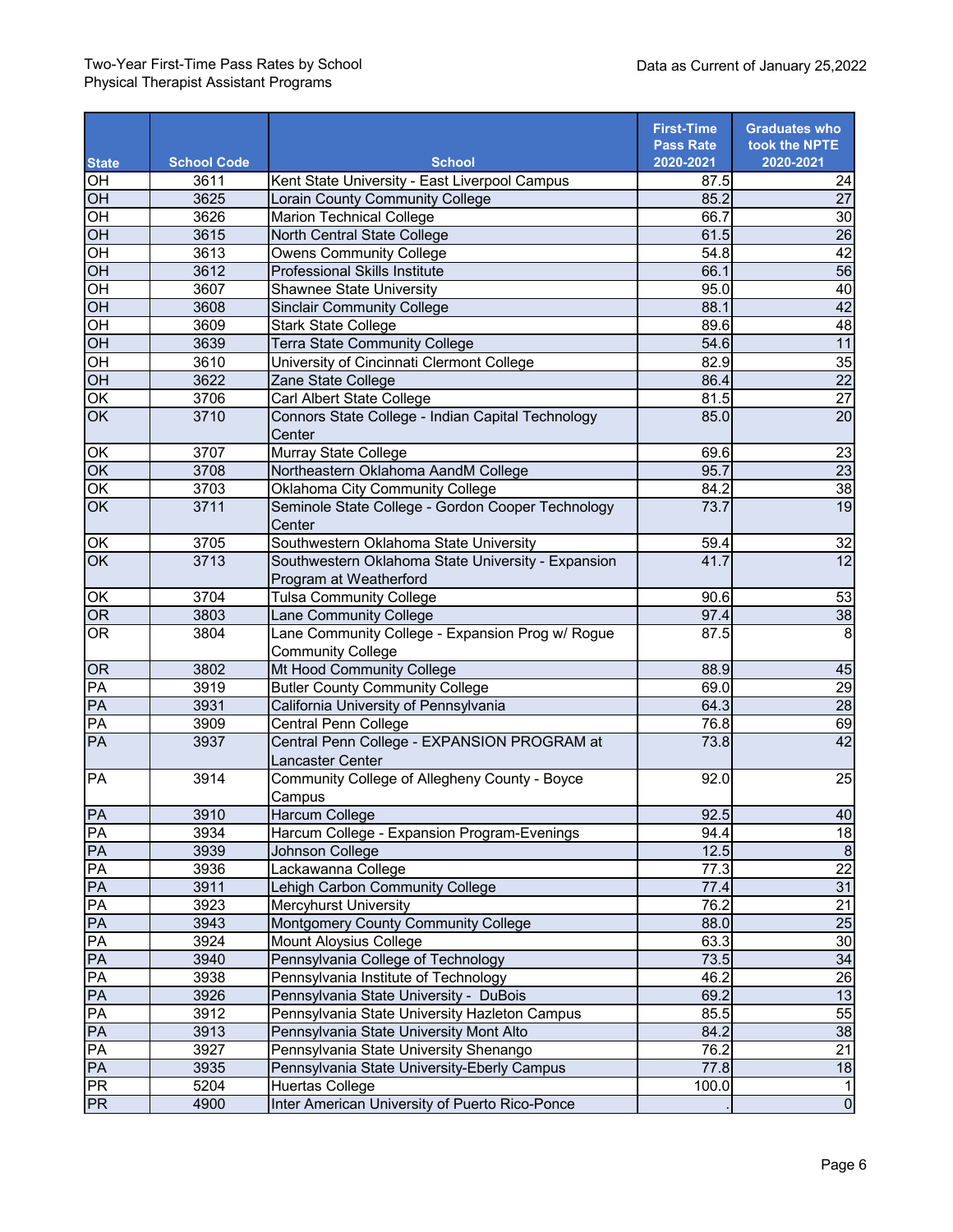|                                |                    |                                                     | <b>First-Time</b><br><b>Pass Rate</b> | <b>Graduates who</b><br>took the NPTE |
|--------------------------------|--------------------|-----------------------------------------------------|---------------------------------------|---------------------------------------|
| <b>State</b>                   | <b>School Code</b> | <b>School</b>                                       | 2020-2021                             | 2020-2021                             |
| PR                             | 5055               | <b>NUC University</b>                               | 0.0                                   | 2                                     |
| PR                             | 5202               | University of Puerto Rico at Humacao                |                                       | $\overline{0}$                        |
| $\overline{PR}$                | 5203               | University of Puerto Rico in Ponce                  | 0.0                                   |                                       |
| $\overline{RI}$                | 4002               | Community College of Rhode Island                   | 82.5                                  | 40                                    |
| $\overline{R}$                 | 4003               | New England Institute of Technology                 | 75.0                                  | 40                                    |
| $\overline{SC}$                | 4102               | <b>Greenville Technical College</b>                 | 91.7                                  | 48                                    |
| $\overline{SC}$                | 4109               | Greenville Technical College - Expansion Program at | 89.5                                  | 19                                    |
|                                |                    | <b>Darlington Technical College</b>                 |                                       |                                       |
| <b>SC</b>                      | 4108               | Horry-Georgetown Technical College                  | 92.3                                  | 39                                    |
| $\overline{SC}$                | 4105               | Midlands Technical College                          | 93.9                                  | 33                                    |
| SC                             | 4110               | Orangeburg-Calhoun Technical College                | 100.0                                 | 14                                    |
| SC                             | 4111               | South University - Columbia                         | 73.1                                  | $\overline{26}$                       |
| SC                             | 4107               | Technical College of the Lowcountry                 | 81.3                                  | 16                                    |
| SC                             | 4103               | <b>Trident Technical College</b>                    | 75.0                                  | 36                                    |
| SD                             | 4202               | Lake Area Technical College                         | 73.5                                  | 34                                    |
| $\overline{TN}$                | 4302               | Chattanooga State Community College                 | 100.0                                 | 42                                    |
| $\overline{TN}$                | 4313               | Concorde Career College - Memphis                   | 61.8                                  | 34                                    |
| $\overline{T}N$                | 4314               | Daymar College                                      | 48.3                                  | 29                                    |
| <b>TN</b>                      | 4309               | Jackson State Community College                     | 85.4                                  | 41                                    |
| <b>TN</b>                      | 4303               | Roane State Community College                       | 96.9                                  | 32                                    |
| <b>TN</b>                      | 4311               | South College - Knoxville                           | 74.4                                  | 39                                    |
| <b>TN</b>                      | 4316               | South College - Nashville Learning Site             | 73.1                                  | $\overline{26}$                       |
| <b>TN</b>                      | 4317               | Southern Adventist University                       | 76.5                                  | 17                                    |
| $\overline{TN}$                | 4304               | Southwest Tennessee Community College               | 65.6                                  | 32                                    |
| <b>TN</b>                      | 4305               | <b>Volunteer State Community College</b>            | 92.0                                  | 50                                    |
| $\overline{T}N$                | 4306               | <b>Walters State Community College</b>              | $\overline{77.8}$                     | 36                                    |
| $\overline{\mathsf{TX}}$       | 4408               | Amarillo College                                    | 71.8                                  | 39                                    |
| $\overline{TX}$                | 4409               | <b>Austin Community College</b>                     | 97.0                                  | 33                                    |
| TX                             | 4427               | <b>Blinn College</b>                                | 100.0                                 | 47                                    |
| $\overline{\mathsf{TX}}$       | 4443               | Concorde Career College - Dallas                    | 95.9                                  | 49                                    |
| $\overline{\mathsf{TX}}$       | 4445               | Concorde Career College - San Antonio               | 92.7                                  | 68                                    |
| TX                             | 4428               | Del Mar College                                     | 92.3                                  | 39                                    |
| <b>TX</b>                      | 4420               | El Paso Community College                           | 83.3                                  | $\overline{24}$                       |
| TX                             | 4411               | Houston Community College System                    | 94.8                                  | 77                                    |
| $\overline{\mathsf{TX}}$       | 4412               | Kilgore College                                     | 61.5                                  | 26                                    |
| $\overline{I}X$                | 4413               | Laredo College                                      | 94.4                                  | 18                                    |
| TX                             | 4426               | Lone Star College - Montgomery                      | 91.1                                  | 45                                    |
| TX                             | 4414               | McLennan Community College                          | 89.7                                  | $\frac{29}{30}$                       |
| TX                             | 4448               | Navarro College                                     | 86.7                                  |                                       |
| TX                             | 4404               | Northeast Texas Community College                   | 92.0                                  | $\overline{25}$                       |
| $\overline{\mathsf{TX}}$       | 4418               | Odessa College                                      | 89.5                                  | 19                                    |
| TX                             | 4440               | Pima Medical Insitute - Houston Campus              | 57.5                                  | 47                                    |
| $\overline{\mathsf{TX}}$       | 4425               | San Jacinto College South                           | 95.1                                  | 41                                    |
| $\overline{I}X$                | 4437               | South Plains College                                | 57.1                                  | 28                                    |
| TX                             | 4429               | South Texas College                                 | 96.7                                  | 30                                    |
| $\frac{TX}{TX}$                | 4446               | South University - Austin                           | 87.5                                  | 40                                    |
|                                | 4416               | <b>St Philips College</b>                           | 91.8                                  | 49                                    |
| $\frac{1}{1}$<br>$\frac{1}{1}$ | 4417               | <b>Tarrant County College</b>                       | 96.4                                  | 56                                    |
|                                | 4434               | The Victoria College                                | 87.0                                  | 23                                    |
| $\overline{IX}$                | 4450               | Tyler Junior College                                | 100.0                                 | $\frac{33}{36}$                       |
| <b>TX</b>                      | 4447               | <b>Weatherford College</b>                          | 94.4                                  |                                       |
| $\overline{TX}$                | 4431               | Western Technical College - Texas                   | 97.0                                  | 33                                    |